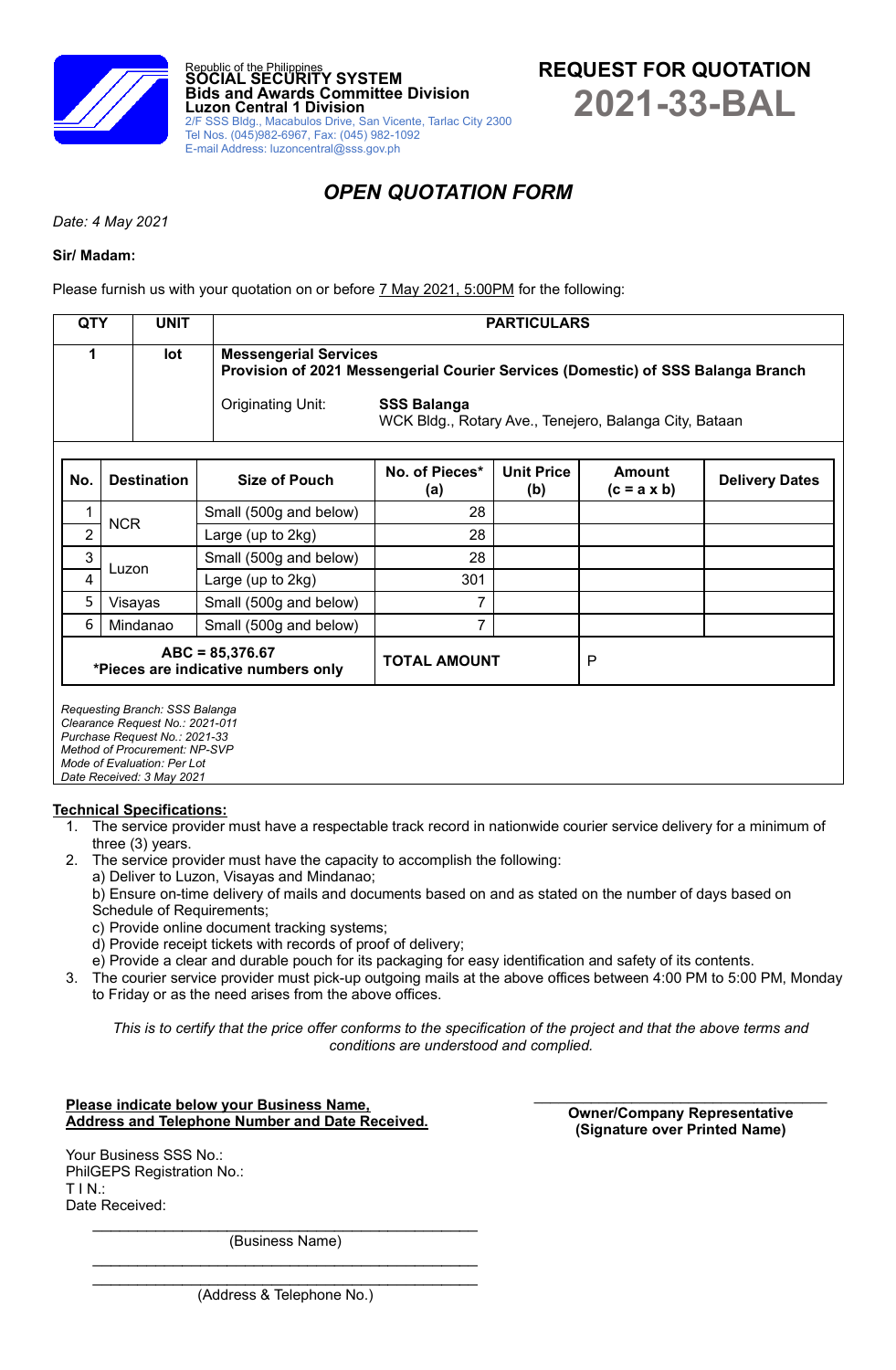# **Schedule of Requirements:**

| No.        | <b>Destination</b> | <b>Size of Pouch</b>   | <b>Estimated No. of Pieces*</b> | <b>Delivery Dates</b> |
|------------|--------------------|------------------------|---------------------------------|-----------------------|
|            |                    | Small (500g and below) | 28                              | Within 1-3 days       |
| <b>NCR</b> |                    | Large (up to 2kg)      | 28                              | Within 1-3 days       |
| ົ<br>J     |                    | Small (500g and below) | 28                              | Within 1-3 days       |
|            | Luzon              | Large (up to 2kg)      | 301                             | Within 1-3 days       |
| 5          | Visayas            | Small (500g and below) |                                 | Within 1-5 days       |
| 6          | Mindanao           | Small (500g and below) |                                 | Within 1-5 days       |

\*Pieces are indicative number based on market study and for quotation purposes only.

# **General Conditions of the Contract**

- 1. The Supplier shall deliver the goods in accordance with the description and quantity specifications of the Purchase Order/Job Order.
- 2. The Supplier shall deliver the goods within the period indicated in the Purchase Order/Job Order. A penalty of 1/10 of 1% of the total amount of the items shall be imposed for every day of delay in delivery.
- 3. The Supplier shall deliver all Goods/Services through SSS Balanga Branch, WCK Bldg., Rotary Ave., Tenejero, Balanga City, Bataan.
- 4. The Supplier warrants that the Goods/Services are designed and suited for the requirements of SSS.
- 5. The pricing of the Goods/Services shall be inclusive of Twelve Percent (12%) Value-Added Tax (VAT).
- 6. Supplier shall be paid in accordance to Government Terms and upon delivery of items/services and submission of billing documents.

# **Special Conditions of Contract**

1. CONFIDENTIALITY. Neither party shall, without the prior written consent of the other, disclose or make available to any person, make public, or use directly or indirectly, except for the performance and implementation of the works, any confidential information, acquired from an information holder in connection with the performance of this Contract, unless: (i) the information is known to the disclosing party, as evidenced by its written records, prior to obtaining the same from the information holder and is not otherwise subject to disclosure restrictions on the disclosing party, (ii) the information is disclosed to the disclosing party by a third party who did not receive the same, directly or indirectly, from an information holder, and who has no obligation of secrecy with respect thereto, or (iii) required to be disclosed by law.

The obligation of confidentiality by both parties, as provided herein, shall survive the termination of the contract.

- 2. MERGER AND CONSOLIDATION. In case of merger, consolidation or change of ownership of the Winning Bidder with other company, it is the responsibility of the surviving company/consolidated company/acquiring entity to inform SSS of the change in corporate structure/ownership. Failure to do so shall translate in such company assuming all liabilities of the acquired/merged company under the contract.
- 3. FORCE MAJEURE. Neither party shall be liable for any delay or failure to perform its obligations pursuant to the Contract if such delay is due to force majeure.

Force Majeure shall mean events beyond the control of and affecting either party which cannot be foreseen or if foreseeable cannot be either prevented nor avoided despite the exercise of due diligence.

4. NON-ASSIGNMENT. Neither party may assign the Contract in whole or in part without the consent of the other party.

The Winning Bidder shall not subcontract in whole or in part the project and deliverables subject of the Contract without the written consent of SSS.

- 5. WAIVER. Failure by either party to insist upon the other strict performance of any of the terms and conditions hereof shall not be deemed a relinquishment or waiver of any subsequent breach or default of the terms and conditions hereof, which can only be deemed made if expressed in writing and signed by its duly authorized representative. No such waiver shall be construed as modification of any of the provisions of the Agreement or as a waiver of any past or future default or breach hereof, except as expressly stated in such waiver.
- 6. CUMULATIVE REMEDIES. Any and all remedies granted to the parties under the applicable laws and the Contract shall be deemed cumulative and may therefore, at the sole option and discretion, be availed of by the aggrieved party simultaneously, successively, or independently.
- 7. NO EMPLOYER-EMPLOYEE RELATIONSHIP. It is expressly and manifestly understood and agreed upon that the employees of Winning Bidder assigned to perform the project are not employees of SSS. Neither is there an employer-employee relationship between SSS and Winning Bidder.

The Contract does not create an employer-employee relationship between SSS and the Winning Bidder including its personnel; that the services rendered by the personnel assigned by Winning Bidder to SSS in the performance of its obligation under the contract do not represent government service and will not be credited as such; that its personnel assigned to SSS are not entitled to benefits enjoyed by SSS' officials and employees such as Personal Economic Relief Allowance (PERA), Representation and Transportation Allowance (RATA), ACA, etc.; that these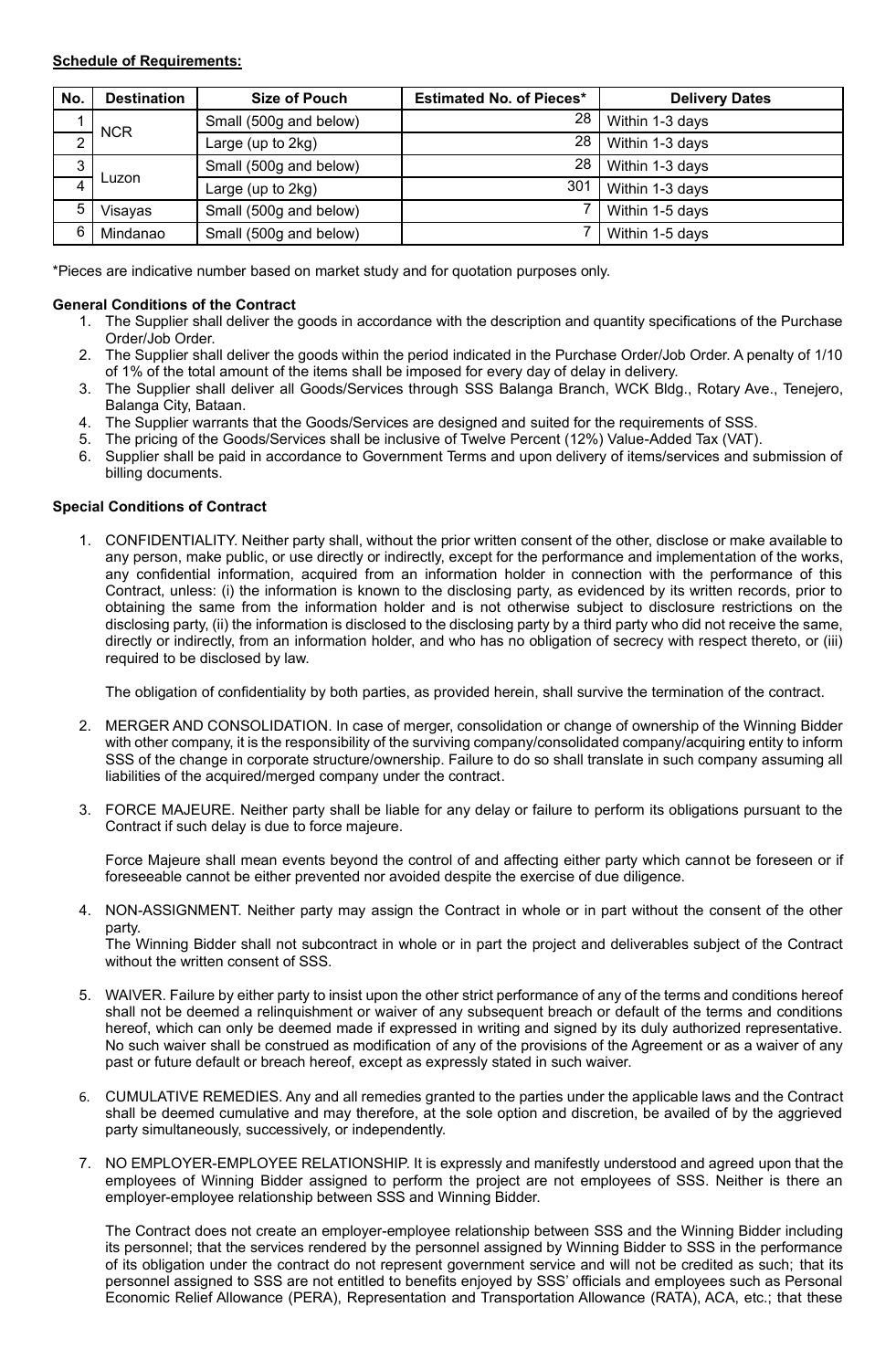personnel are not related within the third degree of consanguinity or affinity to the contracting officer and appointing authority of SSS; that they have not been previously dismissed from the government service by reason of an administrative case; that they have not reached the compulsory retirement age of sixty-five (65); and that they possess the education, experience and skills required to perform the job. The Winning Bidder hereby acknowledges that no authority has been given by SSS to hire any person as an employee of the latter. Any instruction given by SSS or any of its personnel to Winning Bidder's employees are to be construed merely as a measure taken by the former to ensure and enhance the quality of project performed hereunder. Winning Bidder shall, at all times, exercise supervision and control over its employees in the performance of its obligations under the contract.

- 8. PARTNERSHIP. Nothing in the contract shall constitute a partnership between the parties. No party or its agents or employees shall be deemed to be the agent, employee or representative of any other party.
- 9. COMPLIANCE WITH SS LAW. The Winning Bidder shall report all its employees to SSS for coverage and their contributions, as well as, all amortizations for salary/education/calamity and other SSS loans shall be updated.

Should Winning Bidder fail to comply with its obligations under the provisions of the SS Law and Employees' Compensation Act, SSS shall have the authority to deduct any unpaid SS and EC contributions, salary, educational, emergency and/or calamity loan amortizations, employer's liability for damages, including interests and penalties from Winning Bidder's receivables under this Agreement.

Further, prescription does not run against SSS for its failure to demand SS contributions or payments from Winning Bidder. Moreover, Winning Bidder shall forever hold in trust SS contributions or payments of its employees until the same is fully remitted to SSS.

- 10. COMPLIANCE WITH LABOR LAWS. The Winning Bidder, as employer of the personnel assigned to undertake the project, shall comply with all its obligations under existing laws and their implementing rules and regulations on the payment of minimum wage, overtime pay, and other labor-related benefits as well as remittances or payment of the appropriate amount or contributions/payment (SSS, EC, Pag-IBIG, PhilHealth and taxes) with concerned government agencies/offices. It is agreed further that prior to the release of any payment by SSS to Winning Bidder, its President, or its duly authorized representative, shall submit a sworn statement that all moneys due to all its employees assigned to the project as well as benefits by law and other related labor legislation have been paid by Winning Bidder and that he/she assumed full responsibility thereof.
- 11. COMPLIANCE WITH TAX LAWS. The Winning Bidder shall, in compliance with tax laws, pay the applicable taxes in full and on time and shall regularly present to SSS within the duration of the Contract, tax clearance from the Bureau of Internal Revenue (BIR) as well as copy of its income and business tax returns duly stamped by the BIR and duly validated with the tax payments made thereon. Failure by Winning Bidder to comply with the foregoing shall entitle SSS to suspend payment of the Contract Price.
- 12. SETTLEMENT OF DISPUTES. All actions and controversies that may arise from the Contract involving but not limited to demands for specific performance of the obligations as specified herein and/or in the interpretation of any provisions or clauses contained herein, shall, in the first instance, be settled within thirty (30) calendar days through amicable means, such as, but not limited to mutual discussion. Should the dispute remain unresolved by the end of the aforementioned period, the dispute shall be settled in accordance with applicable provisions of Republic Act No. 9285, otherwise known as the Alternative Dispute Resolution Act of 2004.
- 13. GOVERNING LAW. The contract shall be governed by and interpreted according to the laws of the Republic of the Philippines.
- 14. AMENDMENTS. The contract may be amended only in writing and executed by the parties or their duly authorized representatives.
- 15. SEPARABILITY. If any one or more of the provisions contained in the contract or any document executed in connection herewith shall be invalid, illegal or unenforceable in any respect under any applicable law, then: the validity, legality and enforceability of the remaining provisions contained herein or therein shall not in any way be affected or impaired and shall remain in full force and effect; and (ii) the invalid, illegal or unenforceable provision shall be replaced by the parties immediately with a term or provision that is valid, legal and enforceable and that comes closest to expressing the intention of such invalid illegal or unenforceable term of provision.
- 16. VENUE OF ACTION. Any suit or proceeding arising out of relating to the contract shall be instituted in the appropriate court in Quezon City, parties hereto waiving any other venue.
- 17. BINDING EFFECT. The contract shall be binding upon the parties hereto, their assignee/s and successor/s-ininterest.
- 18. NON-PUBLICITY. No press release in oral, written or electronic form shall be issued covering this transaction without prior written approval of SSS. Inclusion in any reference lit shall also be undertaken only upon prior written approval of SSS.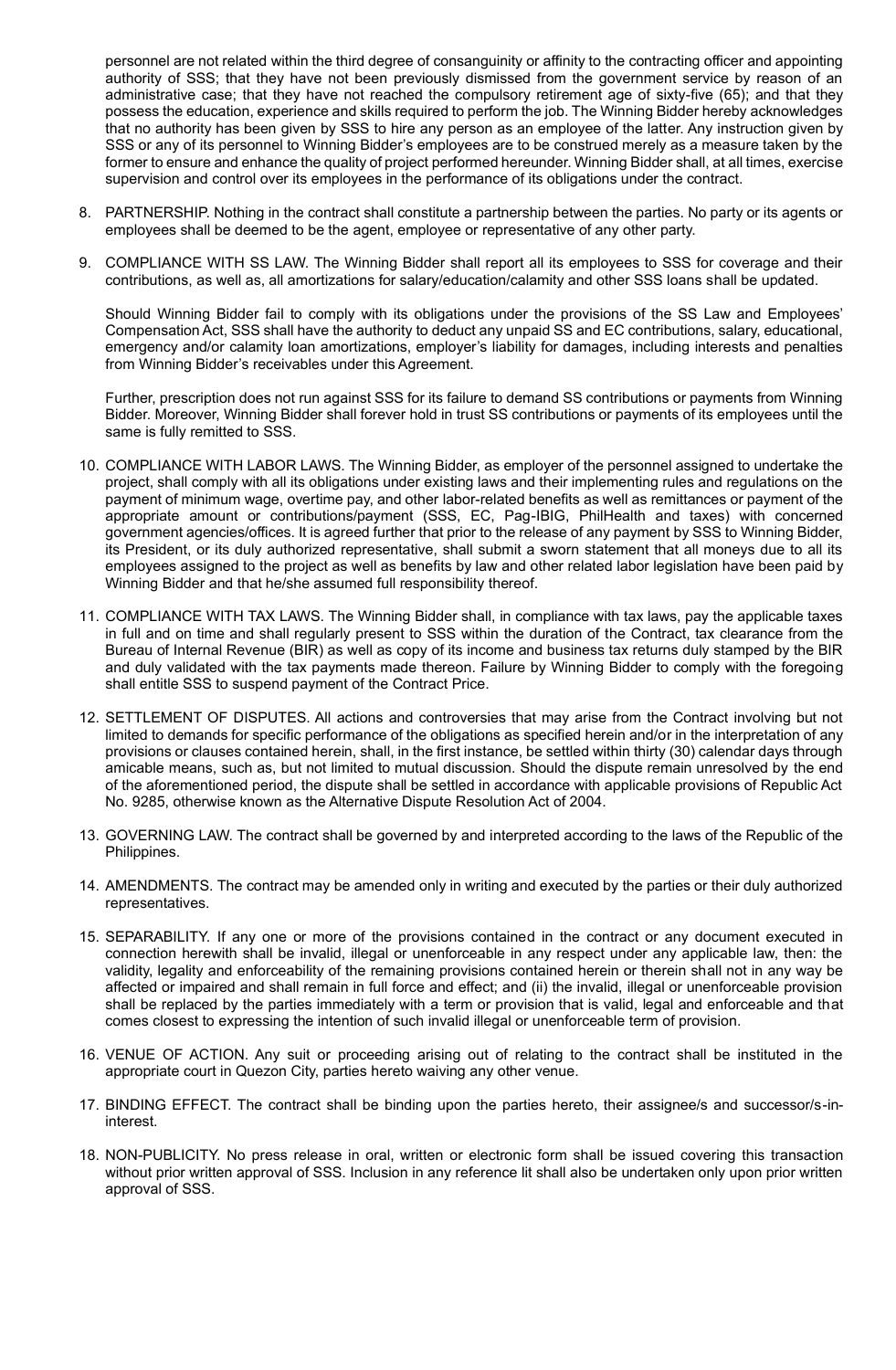**Payment Terms:** 

**Price validity:** 

| Supplier shall be paid in accordance to Government Terms and upon delivery of |  |  |  |  |  |  |
|-------------------------------------------------------------------------------|--|--|--|--|--|--|
| items/services and submission of billing documents                            |  |  |  |  |  |  |
| nonthe) Three (2)                                                             |  |  |  |  |  |  |

NOTE/S:

- **1.) For canvass with an ABC of P100,000.00 and above,** the winning bidder is required to post a Performance/Warranty Security within Three (3) Calendar Days from receipt of Notice of Award equivalent to 5% Cash (Goods and Consulting Services) & 10% Cash (Infrastructure), Cashier's / Manager's Check, Bank Guarantee/Draft or 30% Surety Bond callable upon demand, of the contract price.
- **2.)** The supplier is required to indicate his PhilGEPS Registration Number on the request for quotation form.
- **3.)** Price quoted should be inclusive of VAT.
- **4.)** The SSS shall withhold the applicable taxes from the amount payable in accordance with the BIR regulations.
- **5.)** Alternative offer is not allowed.
- **6.)** Award shall be on a "PER LOT" basis.
- **7.)** Price quotation should be made with extra care taking into account the specification, unit and quantity to avoid errors. The offeror binds himself to this quotation's TERMS & CONDITIONS.
- **8.) This canvass shall only determine the supplier who has the lowest bid for the amount of the Purchase Order (PO) and the check/fund transfer payable to the winning bidder shall be based on actual cost and up to the extent of the approved budget only.**
- **9.) For further inquiries, kindly call Ms. Mary Jean Vitanzos, Administrative of SSS Balanga at (047) 237- 3349 and 237-0738 or at email address balanga@sss.gov.ph.**

*This is to certify that the price offer conforms to the specification of the project and that the above terms and conditions are understood and complied.*

#### **Owner/Company Representative (Signature over Printed Name)**

**Please indicate below your Business Name, Address and Telephone Number and Date Received.**

Your Business SSS No.: PhilGEPS Registration No.: T I N.: Date Received:

(Business Name)

(Address & Telephone No.)

Very truly yours,

**PRIMITIVO D. VERANIA, JR.** Division BAC Chairperson, Luzon Central 1

Canvassed by:

**CEO Mary Jean Vitanzos** Signature over printed name

**Contact detail of Canvasser:** Telephone Number: (047) 237-3349 and 237-0738 Email Address: balanga@sss.gov.ph